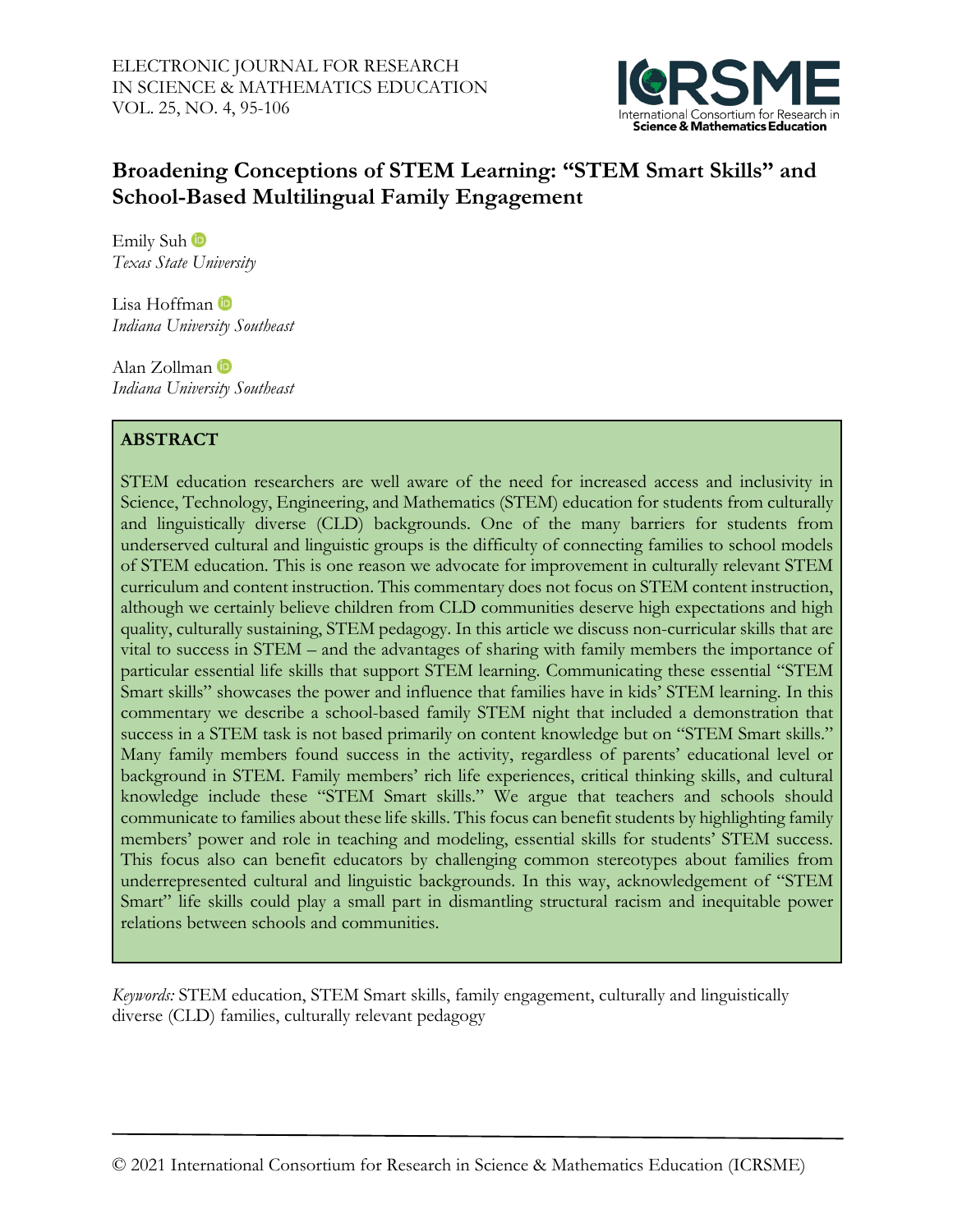#### **Introduction**

Science, technology, engineering, and mathematics (STEM) education research identifies STEM education and STEM career paths must become more accessible and inclusive for students from *culturally and linguistically diverse* (CLD) backgrounds (Jong et al., 2020). Previous research has documented a number of structural barriers in education and society toward STEM achievement among students from underrepresented groups (Buck et al., 2020; McGee, 2020). This article focuses on one specific aspect of increasing equity in STEM education – strengthening the alliance between schools and families in culturally relevant and culturally sustaining ways. One way to increase CLD students' interest in pursuing advanced STEM education is through communicating and showcasing STEM strengths and connections that already exist within cultural communities (Johnson et al., 2014; Magee et al., 2020). We suggest one approach to family engagement in STEM that focuses not only on STEM-specific topics, but also on non-STEM-specific (and oftentimes non-academic) life skills that are essential for success in STEM education. Communicating these essential "STEM Smart skills" showcases the power and influence that families have in kids' STEM learning.

In this commentary we describe a school-based family STEM night that demonstrated success in a STEM task that is not based primarily on content knowledge but on "STEM Smart skills." We found many family members had success in the activity, regardless of parents' educational level or background in STEM (Hoffman et al., 2021b). Parents' and guardians' rich life experiences, critical thinking skills, and cultural knowledge include critical "STEM Smart skills." We argue that teachers and schools should consider these "STEM Smart skills" and communicate about them to families. This focus benefits families by highlighting parents' and guardians' power and role in teaching and modeling essential skills for students' STEM success. This focus also benefits educators by challenging common stereotypes about families from underrepresented cultural and linguistic backgrounds. In this way, acknowledgement of "STEM Smart skills" plays a small part in dismantling structural racism and inequitable power relations between schools and communities.

#### **Culturally Sustaining Pedagogy: A Conceptual Framework**

We propose a model of STEM family engagement based in culturally sustaining pedagogy (Paris, 2012; Paris & Alim, 2017). This asset-based pedagogy builds from heritage and contemporary practices of communities of color while critically examining assumptions about the (lack of) value of community practices versus dominant cultural practices. Like other asset-based pedagogies, culturally sustaining pedagogy views communities of color as important sources of language/literacy practices and cultural ways of being that support students' academic achievement. Simultaneously, culturally sustaining pedagogy seeks to *sustain* "linguistic, literate, and cultural pluralism as part of the demogractic project of schooling" (Paris & Alim, 2014, p. 88). Scholars have applied culturally sustaining practices in mathematics (Leonard, 2018) and science (Oatman, 2015) learning contexts. In particular, we argue that family engagement activities can amplify and increase the visibility of the ways in which communities' rich cultural knowledge and life experiences are relevant to STEM learning.

### **STEM Education and Family Engagement**

Research over the last decade consistently shows a variety of barriers to STEM education and career accessibility for students from underrepresented cultural and linguistic groups. These barriers include educational quality in many non-White and low-income communities, access to opportunities to apply STEM skills, lack of role models and mentorship in STEM careers, lack of culturally relevant pedagogy in K-12 classrooms, school and work environments that stereotype or devalue students' identities, and marginalization in the workplace (Jong et al., 2020; McGee & Robinson, 2020). We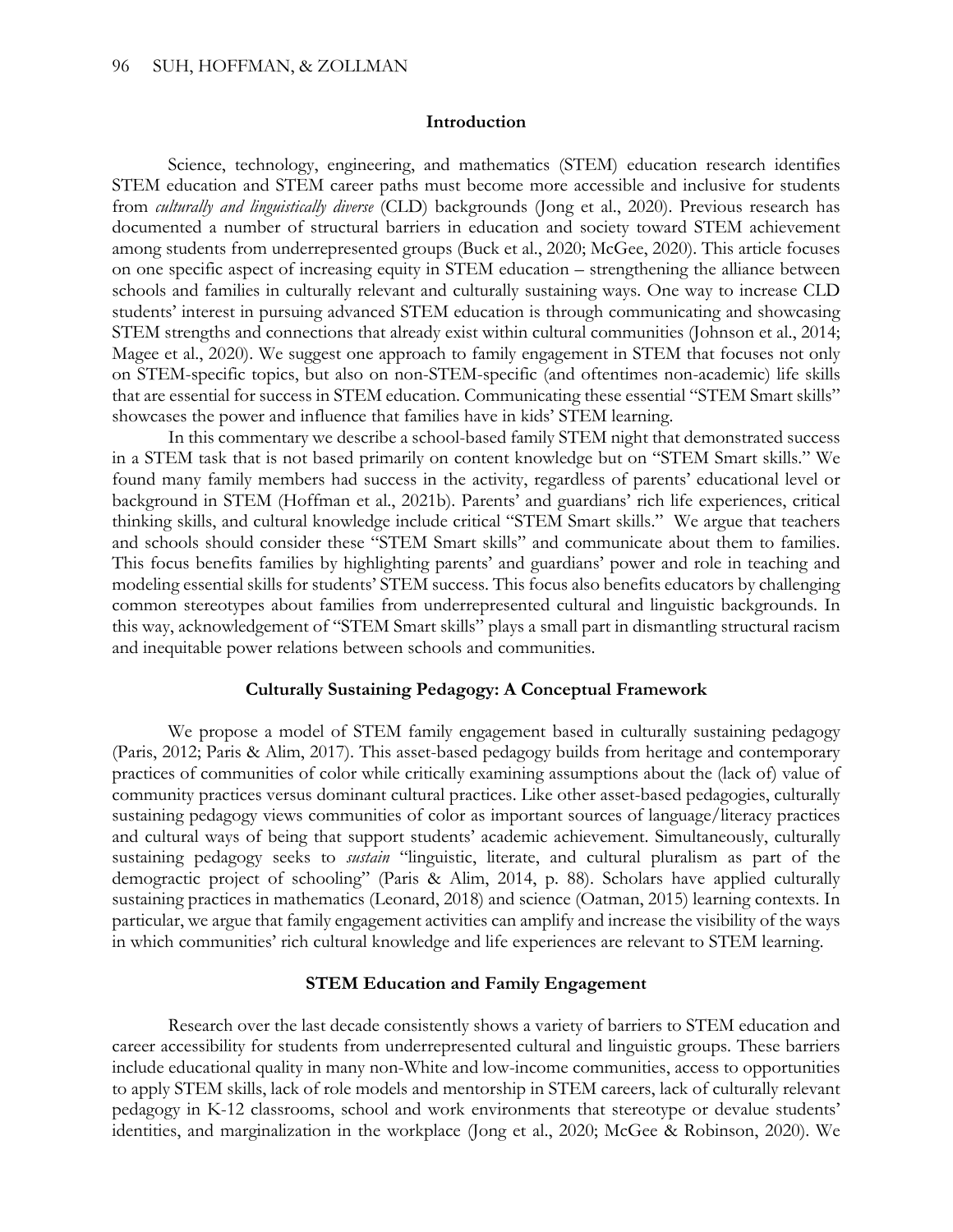believe a majority of educators want to connect with families as allies and advocates for their children's educational achievement. Yet many educators – most of whom are from the White, monolingual English-speaking background dominant in U.S. schooling – are only comfortable engaging parents and STEM content through the dominant STEM curricula that reflect a White, Eurocentric cultural framework (Mensah & Jackson, 2018; Leonard et al., 2010). Likewise, it can be difficult for families to connect to their children's schooling if they do not feel connected to the school due to cultural or linguistic differences or if they do not have much formal education themselves (Thomas et al., 2020).

We believe that all parents need to know that success in STEM comes not only from disciplinary or content-based knowledge but also from particular essential life skills that support STEM learning. Communicating these essential "STEM Smart skills" to CLD families can be especially significant in acknowledging the influence and importance of families' cultural heritage, funds of knowledge, and professional skills (Gonzalez et al., 2006; McKenna & Millen, 2013). Understanding how caregivers can support children's mindset, tenacity, and critical thinking skill development helps them realize the power and influence that they have over their students' STEM learning. Showcasing families' "STEM Smart skills" also is instructive to educators and administrators who may be accustomed to viewing their students' families through a too-common deficit-based lens (Hoffman et al., 2021b).

We want to emphasize that we are not focusing on family engagement initiatives because of incorrect perceptions of families of students as a barrier or impediment to students' STEM learning. On the contrary, we agree with current family engagement research that challenges such traditional top-down (and often deficit-based) "parent outreach" initiatives (Albrecht, 2020; Goodall & Montgomery, 2014). Instead we aim for a cooperative asset-based approach that focuses on families' funds of knowledge and STEM-related life skills. In this vein, we approach our role in school-based family engagement activities not as the visiting experts, but as facilitators with the opportunity to point out to both parents and school staff the connections between parents' prior knowledge, families' cultural heritage, and the skills students need for success in STEM fields. In this commentary, we describe a school-based event for families where we demonstrate that success in a STEM task is not always based on content knowledge.

We argue that teachers and schools should consider explicitly addressing "STEM Smart skills" both with students and with families. These "STEM Smart skills" are life skills that caregivers can support at home. When parents and guardians realize their own power and role in teaching "STEM Smart skills," they recognize how essential they are in students' STEM success. We urge STEM educators to consider the usefulness of communicating the importance of these "STEM Smart skills" to families. We encourage STEM education researchers to consider further research into the role of these "STEM Smart skills," both in STEM learning and in STEM family engagement.

#### **The Need for STEM Smart Skills**

Educators and families alike are nurturing young STEM thinkers who will solve the problems of today and develop new tools to resolve future problems not yet encountered. The upcoming generation must be prepared to address: (1) societal needs for new technological and scientific advances; (2) economic needs for national security; and (3) personal needs to become fulfilled, productive, knowledgeable citizens (Zollman, 2012). From an equity-oriented approach, the need for increased skills relates to overlooked needs of learners from marginalized communities and the overdue need for social justice in STEM education (Barton, 2003; Leonard et al., 2010). Robert Berry III, Past President of the National Council of Teachers of Mathematics, along with his co-authors (2020) state that teaching mathematics for social justice is critical for four reasons: building an informed society; connecting mathematics with students' cultural and community histories;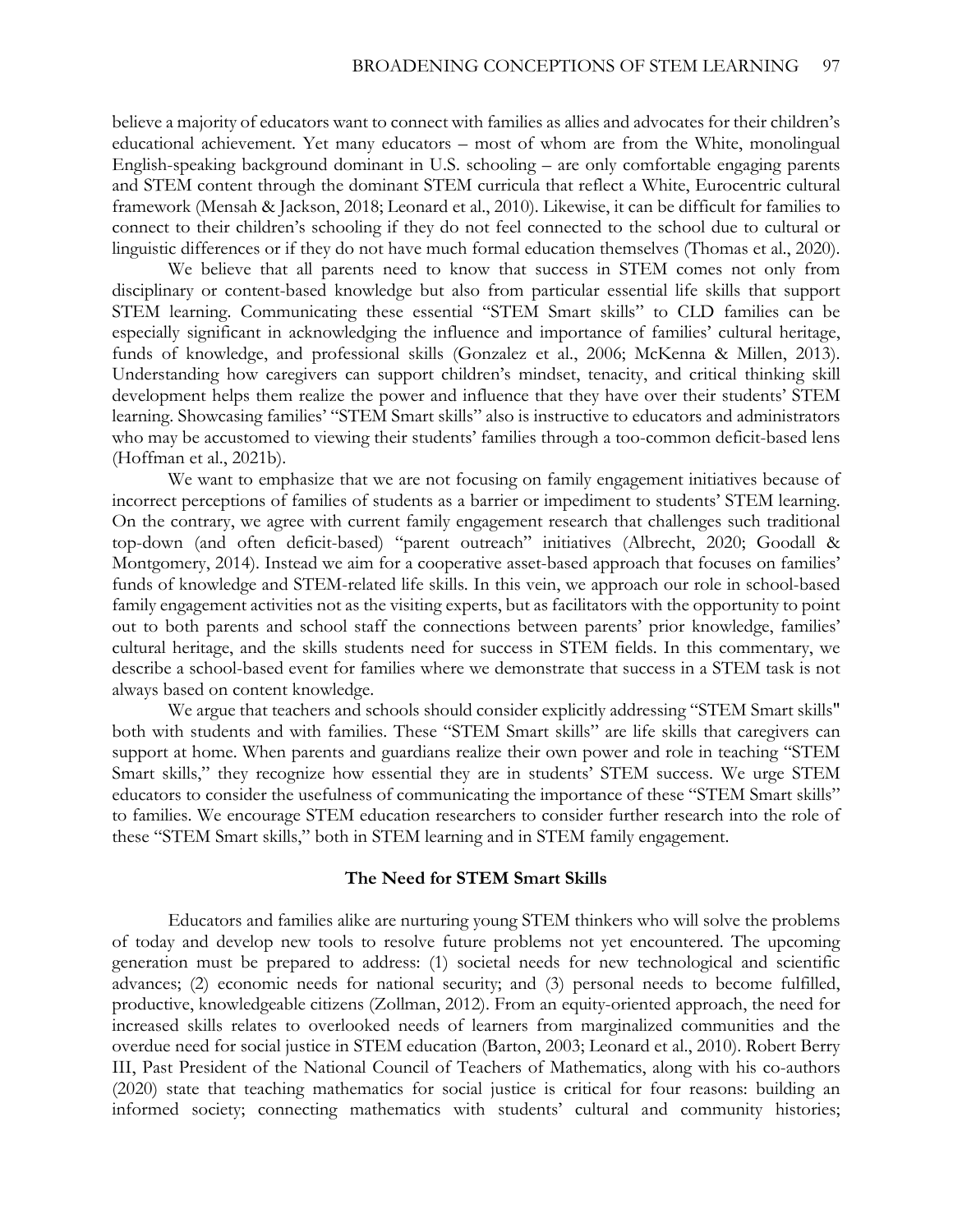empowering student to confront and solve real-world challenges they face, and helping students learn to use mathematics as a tool for social change (Berry et al.).

As we said before, preparation for STEM innovation requires more than just content knowledge or exposure to STEM content. Families can buy all the STEM-marketed kits and toys they want, but these predesigned, partially assembled kits will not prepare young "STEM Smart" citizens for meeting upcoming challenges. An intellectual risk taker's mindset, an innovator's tenacity, and a skeptic's critical thinking skills are must-have attributes all children will need to solve the problems of the future. Children need to develop perseverance and critical thinking to analyze multiple arguments, to innovate possible solutions, and to advocate for causes they support.

### **Identifying Five "STEM Smart Skills"**

When engaging with families, we stress five "STEM Smart skills" for students. With families we use the acronym **SMART** as a mnemonic device to help us communicate these essential life skills for STEM learning: **S** for productive **s**truggle, **M** for usefulness of **m**istakes, **A** for STEM's relevance for **a**ll people, **R** for intellectual **r**isk taking, and **T** for critical and divergent **t**hinking.

1. "Struggle can be productive"  $(S)$ : We feel that the importance of working through challenges is important to "STEM Smart" thinking. When we talk about "struggle" in terms of learning, we're specifically talking about persistence through tackling tough problems. A student with a "STEM Smart" mindset is willing to tackle tough concepts and problems that do not have instant, easy answers. Key components to this type of learning are persistence and reflection about what works and what does not work. In "productive struggle" (NCTM, 2014), it is vital that a student's efforts are *productive* so as to reinforce a student's self confidence and willingness to persist doing challenging tasks.

We discuss with families the importance of giving students time and opportunity to manage their struggles through adversity and failure by not stepping in too soon or helping too much. When adults step in too quickly to solve a problem for students, they take the intellectual work away from the learners (Warshauer, 2015). Hiebert and Wearn (1993) and Borasi (1996) found that this practice repeated over time can contribute to students viewing struggles with learning mathematics negatively instead of viewing struggle as an opportunity to learn. In our experience, parents and guardians appreciate hearing about this relevant research.

2. "Mistakes are how we learn" (M): STEM skill development cannot flourish without acceptance of mistakes as natural, even welcome, parts of the learning process. Being wrong makes us uncomfortable, but students cannot develop and discover without mistakes. Human ingenuity and invention is inextricably connected with making mistakes. Asking parents what notable "mistakes" we value in our culture may yield answers from champagne to Coca-Cola, from popsicles to penicillin, from sticky notes to Silly Putty, and from rubber to Velcro.

Many students feel that their work needs to be perfect to be worthwhile. Perfectionism can be dangerous, as it has been linked to anxiety disorders and other forms of psychological distress. Even in small doses, this rigid unwillingness and fear of making mistakes prevents children from accessing a powerful tool for learning. Research on math anxiety, and now STEM anxiety, for the past 45 years has shown that math anxiety is a *taught* negative mental and physical response. Researcher Sheila Tobias (1993) said math anxiety is a mental phobia that affects children's motivation, self-confidence, attitudes, beliefs, and thus achievement. In our experience, parents and guardians are interested in concrete suggestions to address students' math anxiety; this relates to other areas of STEM as well in a broader discussion on the important role of making mistakes.

3. "STEM is for all people in all places" (A): Dominant popular culture and school curriculum alike reflect a history of not recognizing or valuing certain groups of people and certain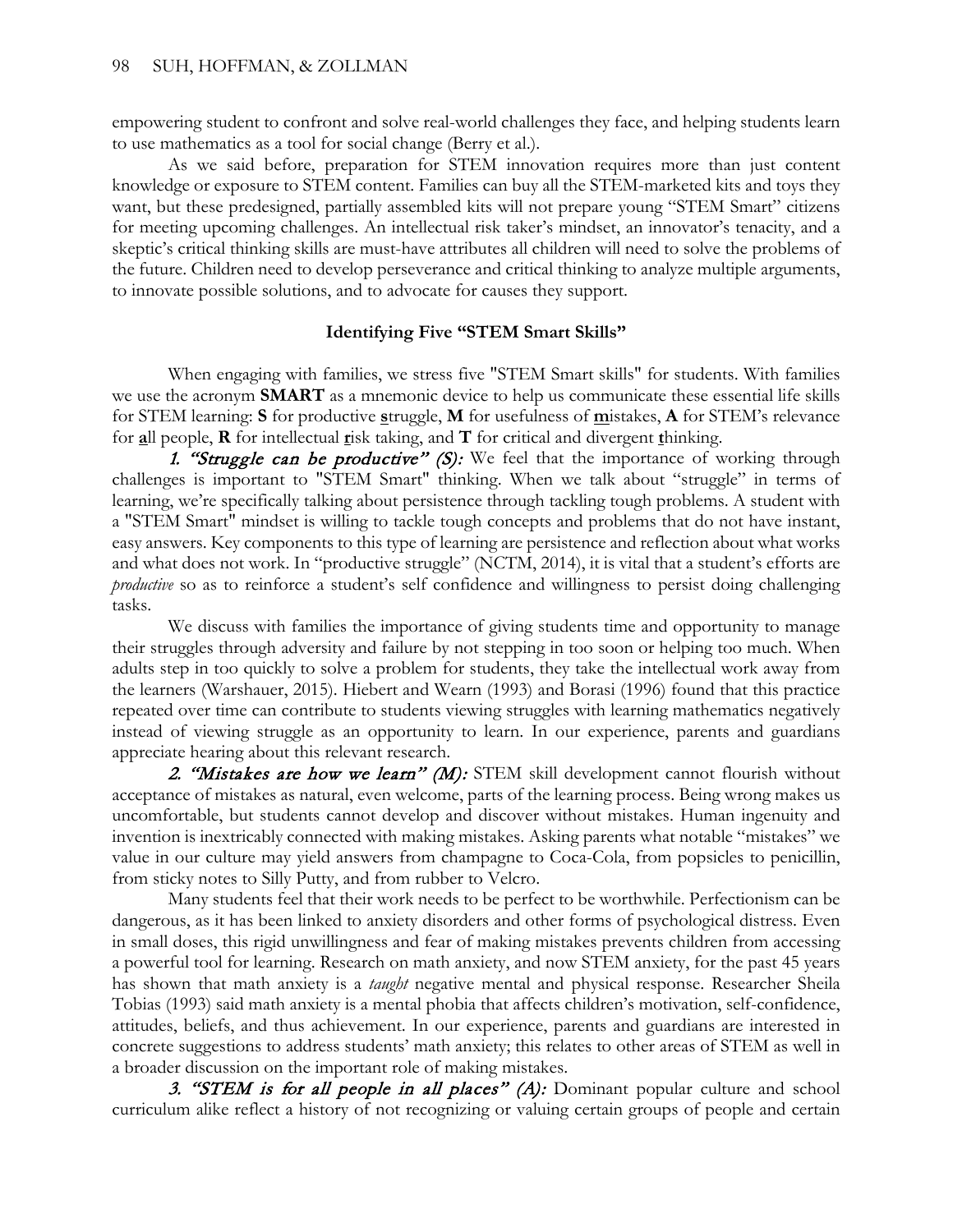types of knowledge in STEM. Since adults grow up surrounded by dominant cultural values, we often do not realize the messages children are receiving.

Students need to know that everybody has a STEM heritage. Many students (of all racial, cultural, and linguistic backgrounds) are unaware that people throughout time and across the world have made discoveries and developed technologies not taught in U.S. schools. Often school experiences focus on European and North American inventions – particularly those inventions made by White males for application in profitable industries. As one example, most Americans were taught that Greeks were pioneers of science and mathematics, when actually the Aztec, Incan, Nubian, Malian, Congolese, South African, Kenyan, Egyptian, Indian, and Chinese civilizations all utilized mathematics and astronomy in their cultures much earlier (Prescod-Weinstein, 2015).

It is critical for students to understand that STEM is for everyone for at least three reasons. First, students need to break the cycle of stereotyping their peers' STEM potential based on racial and gender stereotypes (Jong et al., 2020). Second, STEM professional and educational spaces need to become more welcoming to students from underrepresented groups (Leonard et al., 2010). Third, we want to combat the too-common imposter concerns among CLD students that perhaps STEM fields are not for them (Boaler & Greeno, 2000; McGee, 2020). Actively modeling a broader cultural and racial view of STEM – as well as dispelling stereotypes surrounding computer geeks and lab coats – provides our kids with an equitable vision for STEM and thus a stronger "STEM Smart" foundation.

4. "Reward intellectual risk taking" (R): Children's intellectual risk taking is based on their natural sense of wonder and curiosity about the world and the way things work. Children who are willing to take risks develop a tendency to be open-minded, to generate multiple options, to explore alternative views, and to have an alertness to narrow thinking (Grotzer, 1997). Children's disposition toward wondering, problem finding, and investigating relates positively to an adventurous mindset.

As educators we need to foster an environment that allows children to go beyond their comfort zone. "STEM Smart" kids need to be bold. Whether it is learning a new skill, creating a business, or searching for a cure to a pandemic, having the bravery to take risks is an essential "STEM Smart skill."

5. "Think before you trust" (T): Some technical skills taught in today's STEM courses will be obsolete by the time our students are adults. But "STEM Smart skills" are never obsolete. They are the habits of mind that give our children the agility to apply their existing knowledge and skills to new contexts. This final skill in our acronym alerts parents and guardians to the importance of critical thinking – itself a set of skills that is becoming increasingly important in the age of digital literacy and social media.

We explain critical thinking as a combination of several intellectual processes. Critical thinking involves deciding what knowledge is relevant to a situation, evaluating information for quality, and applying the relevant knowledge to make informed decisions. "STEM Smart" critical thinking also includes questioning others' thinking, recognizing contradictions and biases, and admitting flaws in our own thinking.

In the current U.S. cultural climate, many people voice concern about finding and evaluating trustworthy sources of information (Ortutay & Klepper, 2020). Teachers at every level from elementary to graduate school have voiced concerns about young people's information literacy and media literacy skills. The ability to evaluate information, to make judgments, and to think critically, is key to a successful STEM mindset.

Lack of skill and judgment in this key area of STEM thinking has a wide-reaching influence on our society in areas ranging from ill-considered government policies to significant numbers of Americans refusing to believe highly qualified scientific experts (Hayhoe & Schwartz, 2017). The Pew Research Center reported most Americans believe that science has benefited society, but fewer than one-third of Americans trust medical research scientists to give fair and accurate information (Funk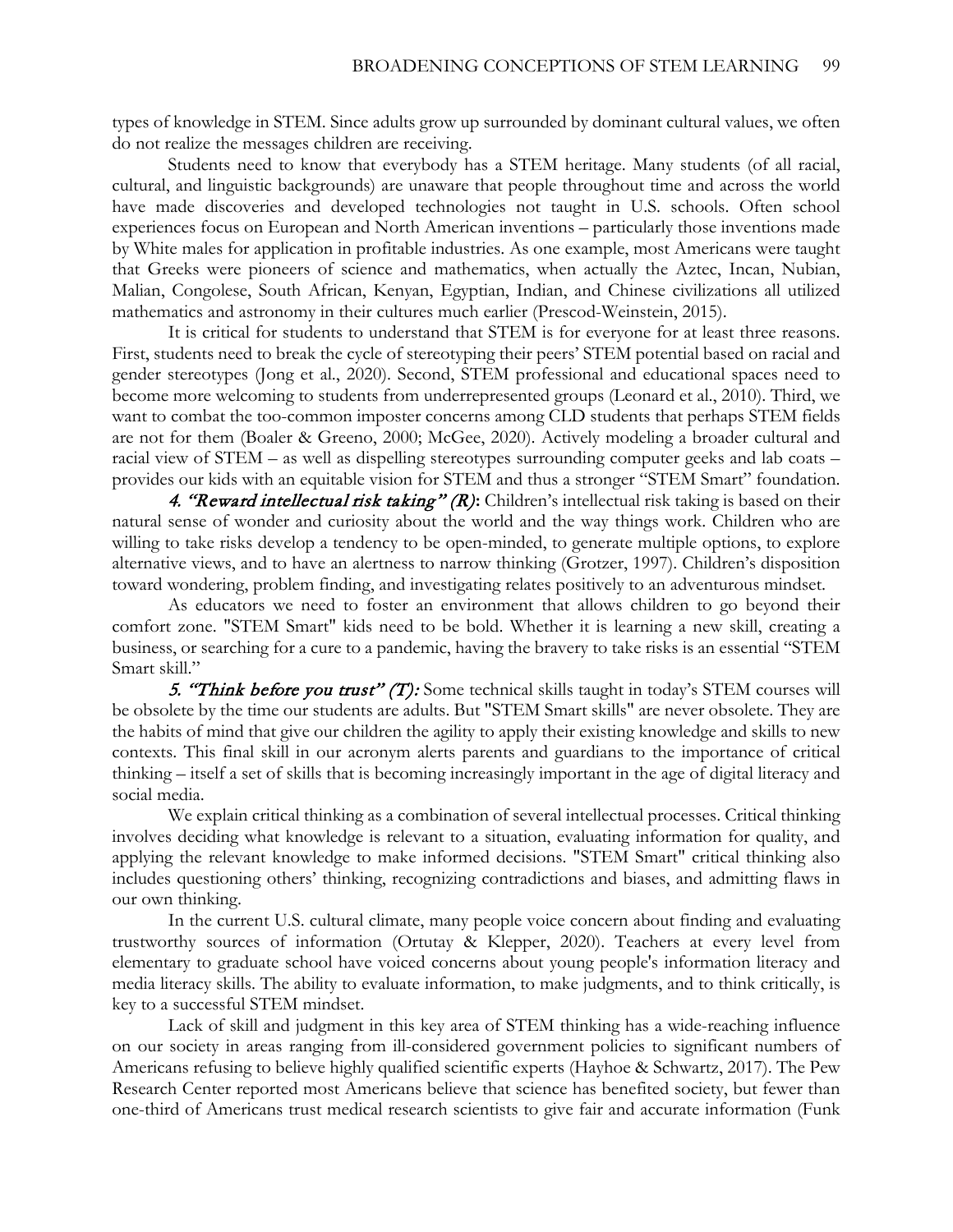et al., 2020). Consumers of media of all kinds, print and digital, need basic skills in questioning reported trends, interpreting statistics, identifying bias, and recognizing the validity and reliability of data.

Current K-12 students often view a friend's reposted quote on social media as equally or more valid than an article published in a research journal. We want kids to question: the sources of their information, the possible bias of the sources, the resources these sources use for the information, and the analysis that was conducted on the information.

### **Considerations for STEM Family Engagement Activities**

Current literature supports many possible forms of family engagement (Baker et al., 2016; Mahmood, 2013). As one example, we have done several "STEM Family Night" events hosted by elementary schools with large numbers of Spanish-speaking Latinx families. We advocate approaching such STEM family engagement activities with five key considerations:

- Center the Event in Existing Community Relationships (Albrecht, 2020);
- Connect with Community Knowledge, Heritage, and Values (Magee et al., 2020);
- Choose a High-Interest, Integrated STEM Exploration Activity (Suh et al., 2020);
- Make the Activity Hands-On and Challenging (NCTM, 2014); and
- Focus on STEM as Inquiry for *All* Participants (Hoffman et al., 2021b).

First, in terms of *existing community relations*, research identifies relationships with students as keys to learning families' "funds of knowledge" and finding natural community partners (Gonzalez et al., 2006; Moll et al., 1992; Rios-Aguilar et al., 2011). These funds of knowledge may be outside of commonly "aspirational" STEM fields such as engineering or medicine. Most jobs and learned skills require some level of expertise that can be related to "STEM Smart skills."

Second, both culturally relevant STEM pedagogy and current family engagement research emphasize the importance of *connecting with community knowledge, heritage, and values* (Magee et al., 2020; Thomas et al., 2020). Choose a focus and activity that centers the experiences and identities of the families who will be attending (Kayumova et al., 2015). Recognition of the knowledge and resources families possess and bring into the school is at the heart of culturally sustaining pedagogy (Paris, 2012).

Third, effective STEM exploration activities for family engagement are *open-ended activities* that encourage *hands-on problem-solving*. As family engagement events usually occur outside of the regular academic day, it is easier to do an integrated approach to STEM than in a traditional school curriculum. Further, open-ended activities lessen the impulse to "find correct answers" or "teach parents" some STEM content.

Fourth, the activity for the event should be *novel, challenging, and interactive*. It should require physical activity yet be accessible to multiple ages and abilities. Examples could include a competitive challenge of building the tallest freestanding tower out of dried spaghetti noodles, masking tape, string, and marshmallows. Another small-group challenge is building a "ringlet" arch using only Pringles potato chips.

Fifth, we want *all family members to view themselves as learners*. Our activities demonstrate that fluency in English or possessing specific content knowledge is not necessary to STEM learning. At the end of the activity, we ask participants to join in a reflection to discuss what STEM is and what STEM is not. STEM skills are not content knowledge, but STEM success does not require the ability to use knowledge in solving problems. We want parents to encourage their children to become intellectual risk takers with the tenacity to tackle tough problems and the critical thinking skills to separate scientific information from opinions.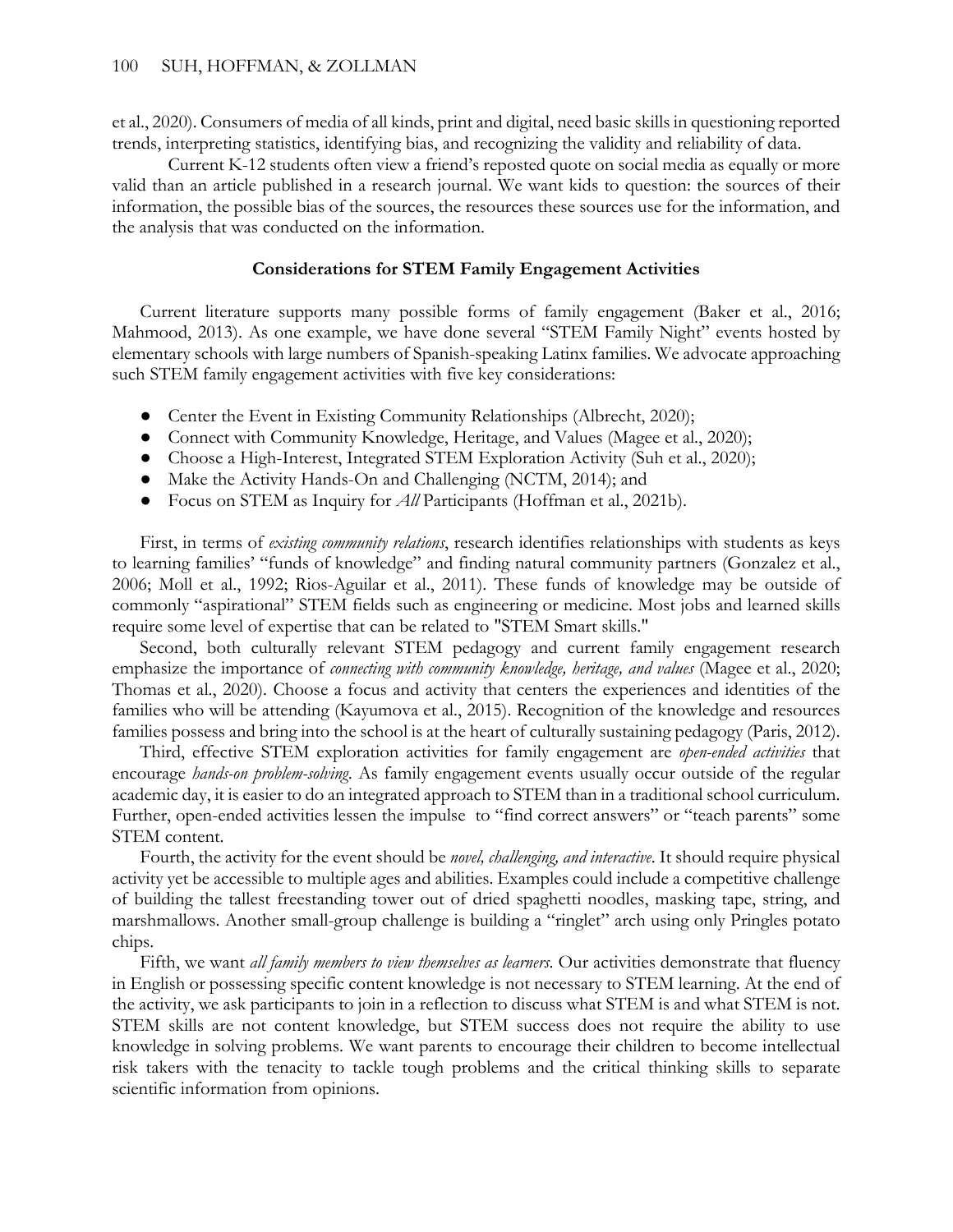#### **One Example of a STEM Family Engagement Event**

One successful event we have done at elementary schools is "STEM Family Night." These events center around an interactive activity. We conducted two such events on weeknights at two different elementary schools in the same school district. At one school, the event was designed for families with children receiving services as English language learners. Parents and guardians were invited via email, and flyers printed in both Spanish and English were sent home in children's backpacks. At the other school, where a large percentage of students come from bilingual families, the entire student body was invited to the event via bilingual flyers sent home in backpacks as well as weekly email newsletters. (Spanish was the most common language spoken by English learners at both schools, by far, although other languages were also represented.) Invitations for events at both schools welcomed entire families, including siblings.

At both schools, administrators, including the principal, and teachers attended the event and the school provided dinner to all participants. Once families had time to eat and socialize, we welcomed everyone and invited them to move into groups to participate in a marshmallow towerbuilding group challenge activity.

In hands-on challenges like these, we ask participants to move into working groups having parents sit with other parents, kids sit with other kids of various ages, teachers sit with teachers, and school administrators sit with other administrators. We prefer this grouping strategy because we have found that some parents defer to teachers or school administrators if all adults are grouped together. When parents or teachers are grouped with children, the adults tend to direct the children. When parents are placed at a table with other parents, however, they feel less self-conscious about making mistakes and more likely to take risks and enjoy their errors. (As an aside, we have also noticed that the children relish competing with adults.) When participants represent several language backgrounds, we deliberately mix participants from different languages to show that learning can be accomplished with limited verbal communication.

In our experiences, we observe that parent groups are much more reserved, often needing a lot of encouragement to try divergent ideas. In contrast, the groups of children are eager to experiment with various strategies to tackle the challenge, regardless of whether adults think such strategies might work. At one event, one group of children taped dried spaghetti noodles end-to-end before putting their marshmallow on top. Of course their tower would not stand; it bent over in an arc instead. But that did not bother the kids. They realized that they could make another arc at a right angle to support the first one. The two intersecting arcs supported the marshmallow. That group's initial mistake produced a better result.

Experiences like these demonstrate the importance of "STEM Smart Skills" and provide openings for conversations about the value of each of the five STEM Smart skills. Participants in the STEM challenge had to be willing to persist through struggle ("S"), make mistakes ("M"), consider the ideas of all group members ("A"), take risks ("R"), and think critically about possible solutions  $({}^{\mathfrak{c}\mathfrak{c}}T"$ ).

As a physical "takeaway," we give a bilingual handout with advice for reducing STEM anxiety and supporting a positive mathematical mindset in adults learning with their children (Boaler, 2015; Suh et al., 2021). In our event evaluations, parents described STEM education as more hands-on, enjoyable, and problem-based than expected. They saw the value of communicating in a team, allowing mistakes, and persevering as important aspects of learning "STEM Smart skills" (Zollman et al., 2020).

#### **Findings from STEM Family Engagement Activities**

As this is a commentary and not a research report, this article focuses on connecting multilingual family engagement with "STEM Smart skills" rather than sharing empirical results.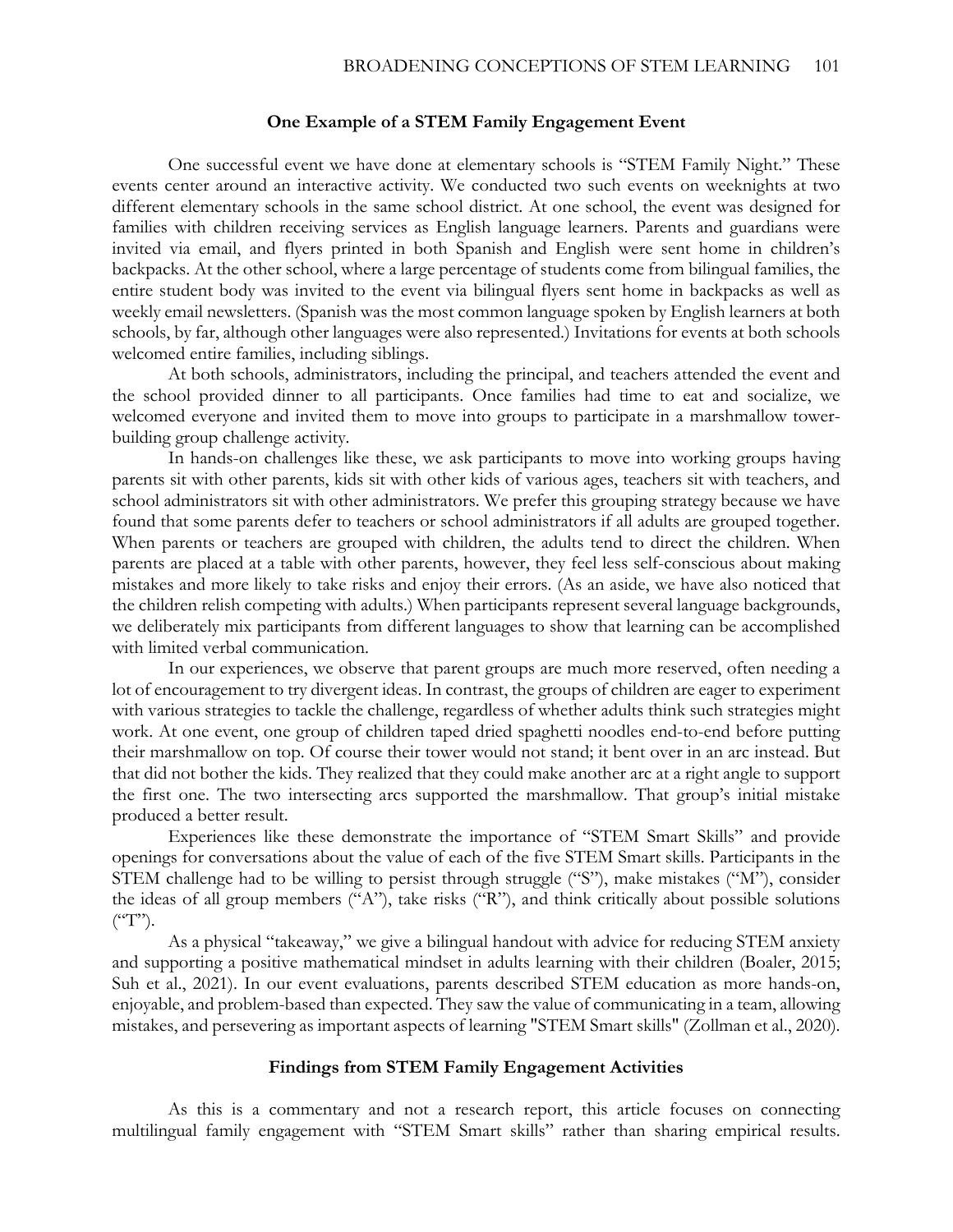However, we do believe that we have learned six important lessons from our work on family engagement:

- 1. A STEM activity does not need to focus on academic content;
- 2. The STEM activity focus should begin with families' funds of knowledge;
- 3. Activities can focus explicitly on "STEM Smart skills;"
- 4. School teachers and administrators need to take part, but not lead, in the activities to have the opportunity to adjust and expand their views of students' families as partners in education;
- 5. Family members are excited to be asked to join in STEM education; and
- 6. Family members appreciate concrete examples of "STEM Smart" concepts and skills.

# **Implications for Future Research**

Based on our experiences facilitating STEM family engagement events, we suggest three main areas for future research. These include the effects of family engagement programming, the effects of highlighting cultural connections, and the effects of "STEM Smart skills" on academic learning.

# **Effect of Engagement Efforts on Students, Families/Communities, and Educators**

First, we encourage researchers to explore the efficacy of STEM family engagement events in developing STEM content knowledge, skills, and motivation. Researchers can also explore the impact of STEM family engagement events on school administrators and teachers – how witnessing familybased informal and collaborative STEM exploration might reduce educators' deficit perspectives of families' interest in STEM, or their ability to support children's STEM learning. Here are some additional questions researchers may want to explore:

- Do families/communities change their view of STEM from being a product to being a process through family engagement activities?
- Do families/communities see students' STEM abilities as fixed or open to growth?
- Do family engagement efforts affect families' perception of their role in teaching "STEM Smart skills" such as perseverance, intellectual risk-taking, acceptance of mistakes, appreciation of STEM in all fields, and critical thinking?
- How do family/community engagement activities increase educators' ability to make meaningful and authentic connections between STEM content and students' lived experiences?

## **Connections Between Student Cultures, STEM Heritage, and "STEM Smart skills"**

STEM education researchers can draw on STEM equity literature and family engagement literature to connect the STEM heritage and funds of knowledge of CLD families with STEM curriculum and instruction in schools. Such research is needed to explore how family engagement can support current scholarly efforts to "decolonize" STEM curricula (Anthony-Stevens & Matsaw, 2019; Howard & Kern, 2019; Kimbrough, 2017; Kimmerer, 2013; Nhemachena et al., 2020; Prescod-Weinstein, 2015). Again, here are possible questions to study:

- Do culturally relevant STEM activities deepen students' and families' understanding of STEM as part of their own heritage, instead of "belonging to" the dominant culture of U.S. education?
- How does family/community engagement support efforts to relocate STEM knowledge outside of traditional narratives of Western scientific discovery?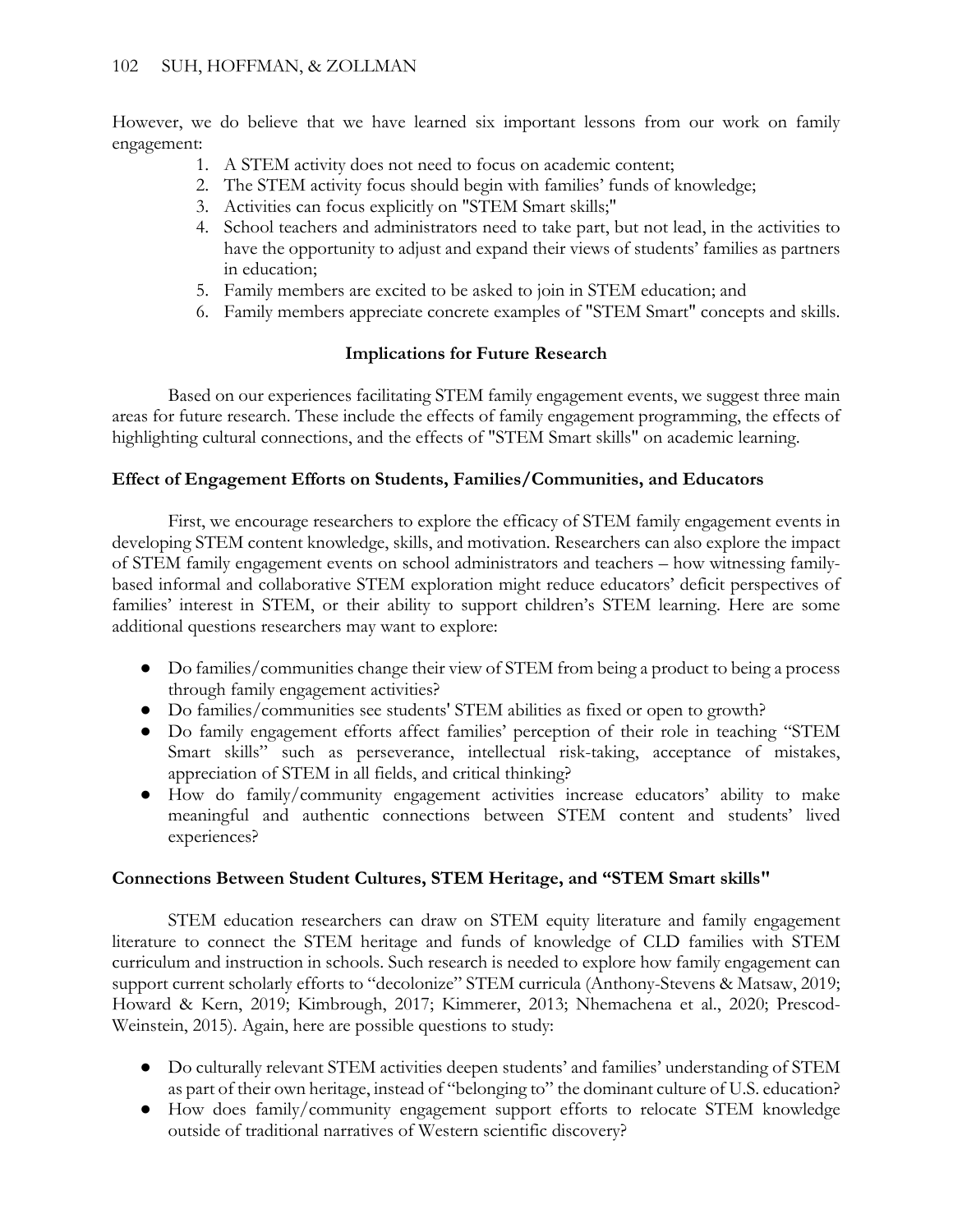- How does the use of cultural connections in family engagement activities affect families' view of STEM learning and their children's potential future in STEM careers?
- What effect does highlighting cultural connections in family engagement activities have upon educators' views of their students, their students' communities, and of the intercultural connections possible in STEM teaching?
- What effect do efforts to decolonize STEM curriculum and pedagogy have upon teachers' attitudes and student achievement?

### **Effect of "STEM Smart skills" on Academic Achievement in STEM**

Research also can examine the connection between students' STEM learning and the skills and knowledge we call "STEM Smart skills." Possible research questions here could include:

- What effect does each of the five "STEM Smart skills" have on student achievement in STEM academic areas?
- What are effective ways schools and teachers can increase students' "STEM Smart skills"?
- What are effective ways educators can communicate to families their critical role in nurturing students' "STEM Smart skills" development?

In closing, we wish to emphasize the importance of basing future research efforts in authentic school-family partnerships (or school-family-university partnerships), which centralize the family's role and knowledge in supporting students' STEM learning. Like Moll et al. (1992), we view these "strategic connections" to families as essential to centering our understanding of funds of knowledge around the family's values and ways of knowing rather than the researchers' values and ways of knowing (p. 132).

We view the families' role in nurturing "STEM Smart skill" development as essential to support students' STEM education. Like Moll et al. (1992), we urge an approach to research that values parents' funds of knowledge rather than a traditional approach that centers around our preconceived values and assumptions. A research agenda that integrates the views and values of CLD families aligns with culturally relevant and sustaining teaching practices (Ladson-Billings, 1995; Paris & Alim, 2014, 2017).

The field of STEM education is evolving. As part of this evolution, we strive to be more culturally responsive STEM educators and researchers. The purpose of this commentary is to encourage further discussion about research in connecting the three growing areas of STEM Smart skill development, culturally relevant STEM instruction, and family engagement. Such a focus can benefit students by highlighting family members' powers and roles in teaching and modeling essential skills for students' STEM success. This focus also can benefit educators by challenging common stereotypes about families from underrepresented cultural and linguistic backgrounds.

### *The authors received no financial support for the research, authorship, and/or publication of this manuscript.*

**Emily K. Suh** (emily.suh  $@$ txstate.edu) is an Assistant Professor of Developmental Education in the department of Curriculum and Instruction at Texas State University. Her teaching and scholarship focus on supporting multilingual students and their teachers from preschool to graduate school. She has recently published a chapter on STEM inclusion research for English language learners in the *Handbook of Research on STEM Education.* 

**Lisa Hoffman** (*lhh@iu.edu*) is Dean for Research and Graduate Studies and Associate Professor of Education at Indiana University Southeast. Her research interests are equity and diversity in STEM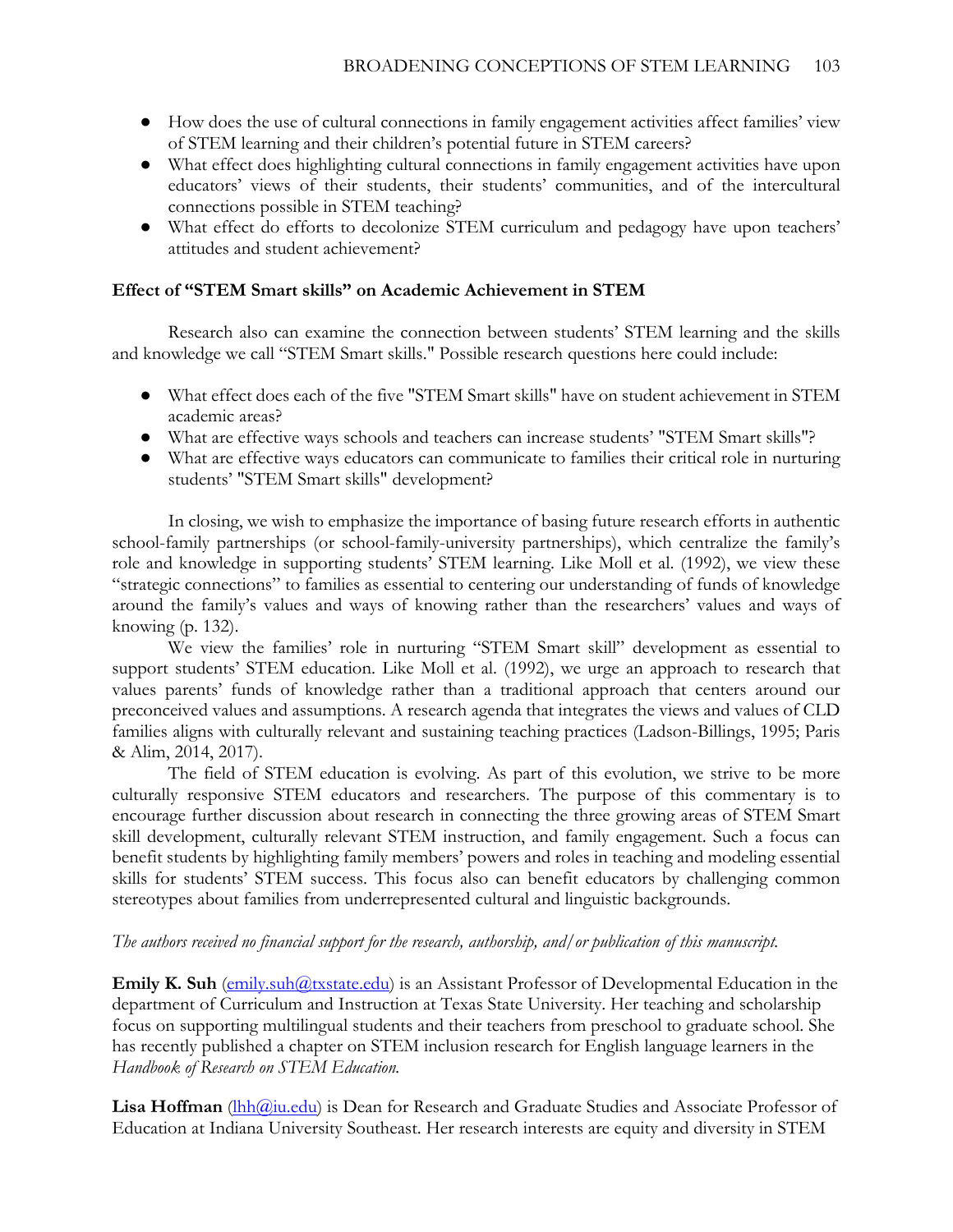education, STEM-related skill development, and educational needs of immigrant and refugee student populations.

**Alan Zollman** [\(alanzoll@iu.edu\)](mailto:alanzoll@iu.edu) is Faculty Emeritus from Northern Illinois University and currently a Distinguished Research Professor at Indiana University Southeast. He is a Past-President of School Science and Mathematics Association. According to Google Scholar, his work in STEM Education has been cited over 700 times. He has received numerous local, university, state, and national awards for his teaching, research, and service.

### **References**

- Albrecht, D. L. (2020). The journey from traditional parent involvement to an alliance for empowerment: A paradigm shift. *Theory Into Practice, 60* (1), 7-17. https://www.doi.org/10.1080/00405841.2020.1827897
- Anthony-Stevens, V., & Matsaw Jr, S. L. (2019). The productive uncertainty of indigenous and decolonizing methodologies in the preparation of interdisciplinary STEM researchers. *Cultural Studies of Science Education*, *15*, 595-613. https://doi.org/10.1007/s11422-019-09942-x
- Baker, T. L., Wise, J., Kelley, G., & Skiba, R. J. (2016). Identifying barriers: Creating solutions to improve family engagement. *School Community Journal*, *26*(2), 161-184.
- Barton, A. C. (2003). *Teaching science for social justice.* Teachers College Press.
- Berry, R. Q., Conway, B. M., Lawler, B. R., & Staley, J. W. (2020). Lessons to explore, understand, and respond to social injustice. *Mathematics Teacher: Learning and Teaching PK-12*, *113*(9), e34 e36. https://doi.org/10.5951/MTLT.2020.0152
- Boaler, J. (2015). *Mathematical mindsets: Unleashing students' potential through creative math, inspiring messages and innovative teaching*. John Wiley & Sons.
- Boaler, J., & Greeno, J. G. (2000). Identity, agency, and knowing in mathematics worlds. In J. Boaler (Ed.), *Multiple perspectives on mathematics teaching and learning* (pp. 171-200). Ablex.
- Borasi, R. (1996). *Reconceiving mathematics instruction: A focus on errors*. Ablex.
- Buck, G. A., Francis, D. C., & Wilkins-Yel, K. G. (2020). Research on gender equity in STEM education. In C. C. Johnson, M. J. Mohr-Schroeder, T. J. Moore, & L. D. English (Eds.), *Handbook of Research on STEM Education* (pp. 289-299). Routledge.
- Funk, C. , Tyson, A., Kennedy, B., & Johnson, C. (2020, September 29). *Science and scientists held in high esteem across global publics*. Pew Research Center. https://www.pewresearch.org/science/2020/09/29/science-and-scientists-held-in-highesteem-across-global-publics/
- González, N., Moll, L. C., & Amanti, C. (Eds.). (2006). *Funds of knowledge: Theorizing practices in households, communities, and classrooms*. Routledge.
- Goodall, J., & Montgomery, C. (2014). Parental involvement to parental engagement: A continuum. *Educational Review, 66*(4), 399-410. https://doi.org/10.1080/00131911.2013.781576
- Grotzer, T. (1997). *The everyday classroom tools*. Harvard Project Zero. https://heawww.harvard.edu/ECT/Inquiry/inquiry2text.html
- Hayhoe, K. & Schwartz, J. (2017, October). *Why people refuse to believe scientists: It has nothing to do with science itself*. Scientific American. https://www.scientificamerican.com/article/why-peoplerefuse-to-believe-scientists/
- Hiebert, J., & Wearne, D. (1993). Instructional tasks, classroom discourse, and students' learning in second-grade arithmetic. *American Educational Research Journal*, *30*(2), 393–425. https://doi.org/10.3102/00028312030002393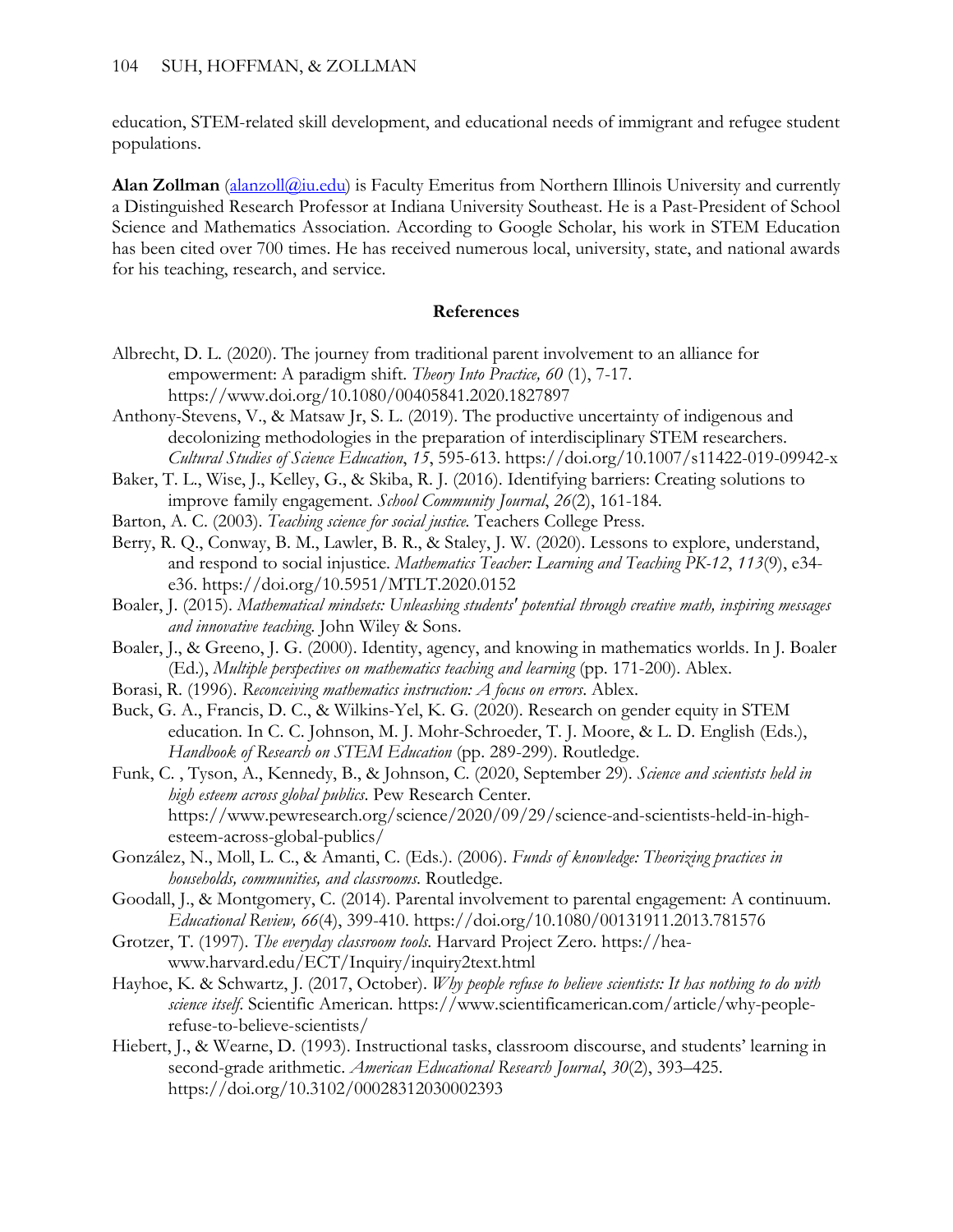- Hoffman L., Suh, E., & Zollman, A. (2021a, March 20<sup>th</sup>). Sorting through the Junk (Science): Helping Students and Families Separate Fact from Myth. Presented at the 2021 Virtual Conference of the International Consortium for Research in Science and Mathematics Education.
- Hoffman, L., Suh, E., & Zollman, A. (2021b). What STEM teachers need to know and do to engage families of emergent multilingual students (English language learners). *Journal of STEM Teacher Education, 56*(1), 1-16*.* https://doi.org/10.30707/JSTE56.1.1624981200.199563
- Howard, M. A., & Kern, A. L. (2019). Conceptions of wayfinding: decolonizing science education in pursuit of Native American success. *Cultural Studies of Science Education, 14*(4), 1135-1148. https://doi.org/10.1007/s11422-018-9889-6
- Johnson, A. N., Sievert, R., Durglo, M. Sr., Finley, V., Adams, L., & Hofmann, M. H. (2014). Indigenous knowledge and geoscience on the Flathead Indian Reservation, northwest Montana: Implications for place-based and culturally congruent education. *Journal of Geoscience Education, 62*(2), 187-202. https://doi.org/10.5408/12-393.1
- Jong, C., Priddie, C., Roberts, T., & Museus, S. D. (2020). Race-related factors in STEM: A review of research on educational experiences and outcomes for racial and ethnic minorities. In C. C. Johnson, M. J. Mohr-Schroeder, T. J. Moore, & L. D. English (Eds.), *Handbook of Research on STEM Education* (pp. 278-288). Routledge. https://doi.org/10.4324/9780429021381-26
- Kayumova, S., Karsli, E., Allexsaht-Snider, M., & Buxton, C. (2015). Latina mothers and daughters: Ways of knowing, being, and becoming in the context of bilingual family science workshops. *Anthropology & Education Quarterly, 46*(3), 260-276.
- Kimbrough, L. (2017). *How "decolonizing STEM" can make it better*. World Federation of Science Journalists.<http://wcsj2017.org/decolonizing-science-can-make-better/>
- Kimmerer, R. W. (2013). *Braiding sweetgrass: Indigenous wisdom, scientific knowledge and the teachings of plants*. Milkweed Editions.
- Ladson-Billings, G. (1995). Toward a theory of culturally relevant pedagogy. *American Educational Research Journal*, *32*(3), 465-491. https://doi.org/10.3102/00028312032003465
- Leonard, J. (2018). *Culturally specific pedagogy in the mathematics classroom: Strategies for teachers and students*. Routledge. https://doi.org/10.4324/9781351255837
- Leonard, J., Brooks, W., Barnes-Johnson, J., & Berry, R. Q. III. (2010). The nuances and complexities of teaching mathematics for cultural relevance and social justice. *Journal of Teacher Education, 61*(3), 261-270. https://doi.org/10.1177/0022487109359927
- Magee, P. A., Willey, C., Ceran, E., Price, J., & Cervantes, J. B. (2020). The affordances and challenges of enacting culturally relevant STEM pedagogy. In C., Johnson, M., Mohr-Schroeder, T., Moore, & L. English *Handbook on STEM Education* (1<sup>st</sup> ed.) (pp. 300-310). Routledge. https://doi.org/10.4324/9780429021381-28
- Mahmood, S. (2013). First-year preschool and kindergarten teachers: Challenges of working with parents. *School community journal*, *23*(2), 55-86.
- McGee, E. O. (2020). *Black, brown, bruised: How racialized STEM education stifles innovation*. Harvard University Press.
- McGee, E. O., & Robinson, W. H. (Eds.) (2020). *Diversifying STEM: Multidisciplinary perspectives on race and gender.* Rutgers University Press.
- McKenna, M. K., & Millen, J. (2013). Look! Listen! Learn! Parent narratives and grounded theory models of parent voice, presence, and engagement in K-12 education. *School Community Journal, 23*, 9-48.
- Mensah, F. M., & Jackson, I. (2018). Whiteness as property in science teacher education. *Teachers College Record, 120*(1), n1.